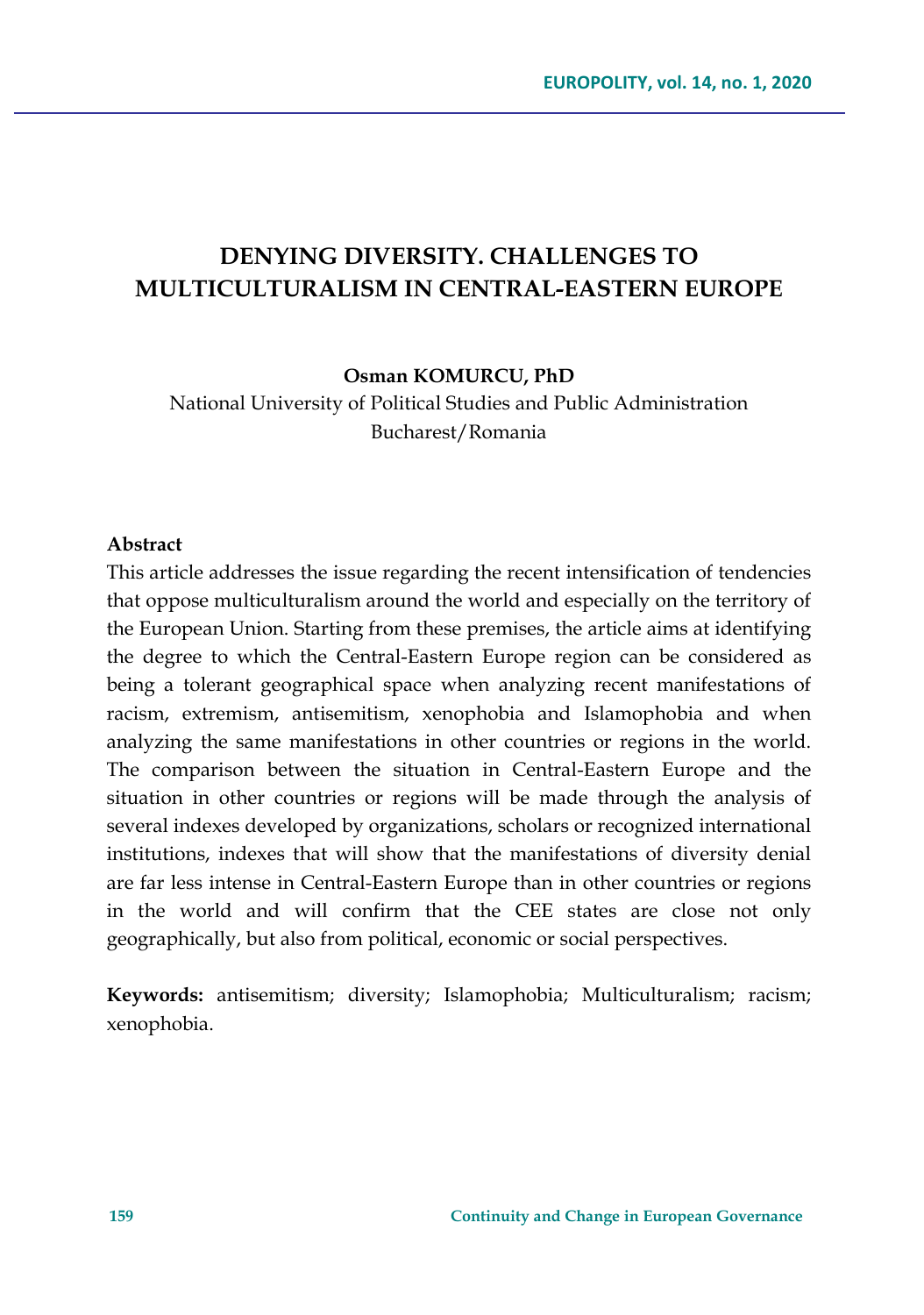# **1. INTRODUCTION**

Events in the past two decades, as the intensification of terrorist attacks, the intensification of the migratory flows or the financial distress caused by the global economic crisis of 2008, have led to the increase of fear and hatred between different social groups and between groups that are different from an ethnic perspective. These tendencies represent a threat to the values of multiculturalism promoted at the European Union's level and in other countries in the world that support diversity (the United States, Canada, Australia etc.), especially since they tend to manifest themselves through different instances (e.g. racism, extremism, antisemitism, xenophobia and Islamophobia), which makes it difficult for states to identify unitary public policies that could be universally effective.

In order to determine to which degree the region of Central-Eastern Europe (CEE) is affected by anti-diversity tendencies, this article will approach the subject of study from two main perspectives: a theoretical perspective, aimed at defining the key terms, and a practical perspective, aimed at comparing the situation in Central-Eastern Europe regarding different instances of multiculturalism denial with the situation in other countries in the world.

# **2. THEORETICAL FRAMEWORK**

Multiculturalist policies are threatened by several challenges to diversity, challenges that I have analyzed my PhD thesis 'Multiculturalism in the EU and the Islamophobia case'. According to the research made during the preparation of the thesis, there are five important challenges that can threaten the efficiency of the multiculturalist policies: racism, extremism, antisemitism, xenophobia and Islamophobia (Komurcu 2019). In this chapter I will shortly present a theoretical overview of each of these concepts, but also aa short theoretical analysis of diversity and its relation to multiculturalism.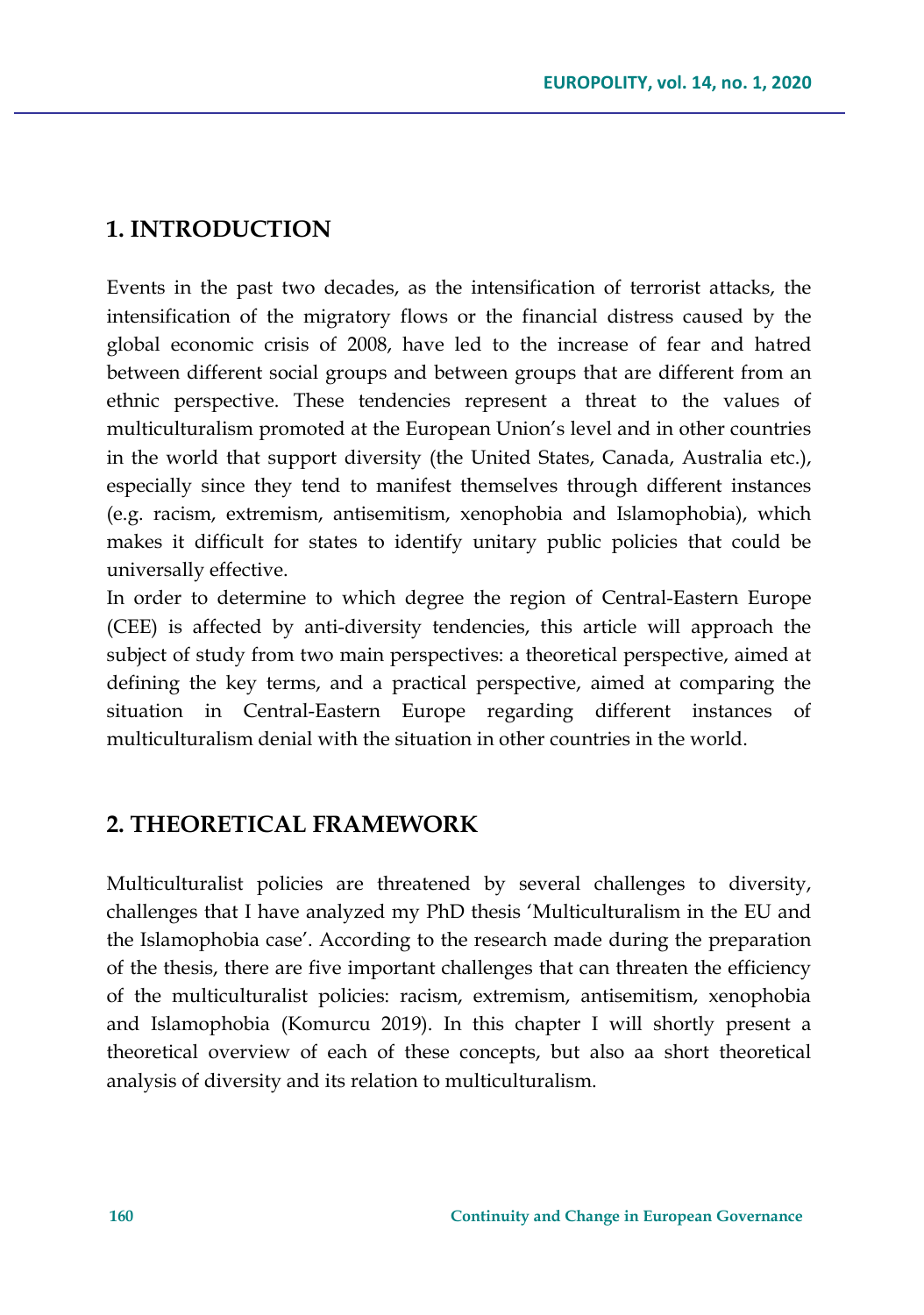2.1. Diversity as a theoretical concept and as a characteristic of the Central and Eastern European space

Diversity is a term that is closely linked to multiculturalism. The relation between the two concepts was established by Kymlicka, who has stated that liberal democracies try to reach their specific goals (social justice, individual freedom, deliberative democracy etc.) through the particular mechanisms of the political philosophy called 'multiculturalism' (Kymlicka 2001). However, diversity policies are not always multicultural since, according to the vision of Bleich (1998), diversity can be achieved both through active and passive multicultural mechanisms, but also through preparationist and assimilationist non-multicultural mechanisms.

One of the first scholars who have envisioned a multicultural society driven by values associated with the respect towards diversity is Karl Popper. He has brought many arguments for multiculturalism in the period between the two world wars, arguments that are still valid today: that societies have to avoid cruel oppression which will lead to aggression, that the institutions of the state have to constantly aim at implementing reforms that are progressive in nature and that societies cannot be considered as unified entities, people who have such a vision usually being either irrational or radical (Malik 2014).

If the conditions identified by Popper as being necessary for constructing a multiculturalist society are met, then the respective society can be called a society that 'accepts diversity', but can, at the same time, be a cultural homogenous society through the specific mechanisms of cultural assimilation or cultural fusion. Each mechanism has its own advantages and disadvantages but ultimately lead to the significant decrease of the risk of marginalization in relation to ethnic minorities and to a significant increase of the rate of success in the attempt to allow the smooth blending of the minority into the culture of the majority (Kymlicka 2001).

One of the regions of the world that can be referred to in order to best describe the concept of `diversity' is the Central and Eastern European space. This region is also known as the 'Socialist Bloc' or the `Eastern Bloc' in relation to its recent history related to communism and post-communism (Kyvelidis 2000). In order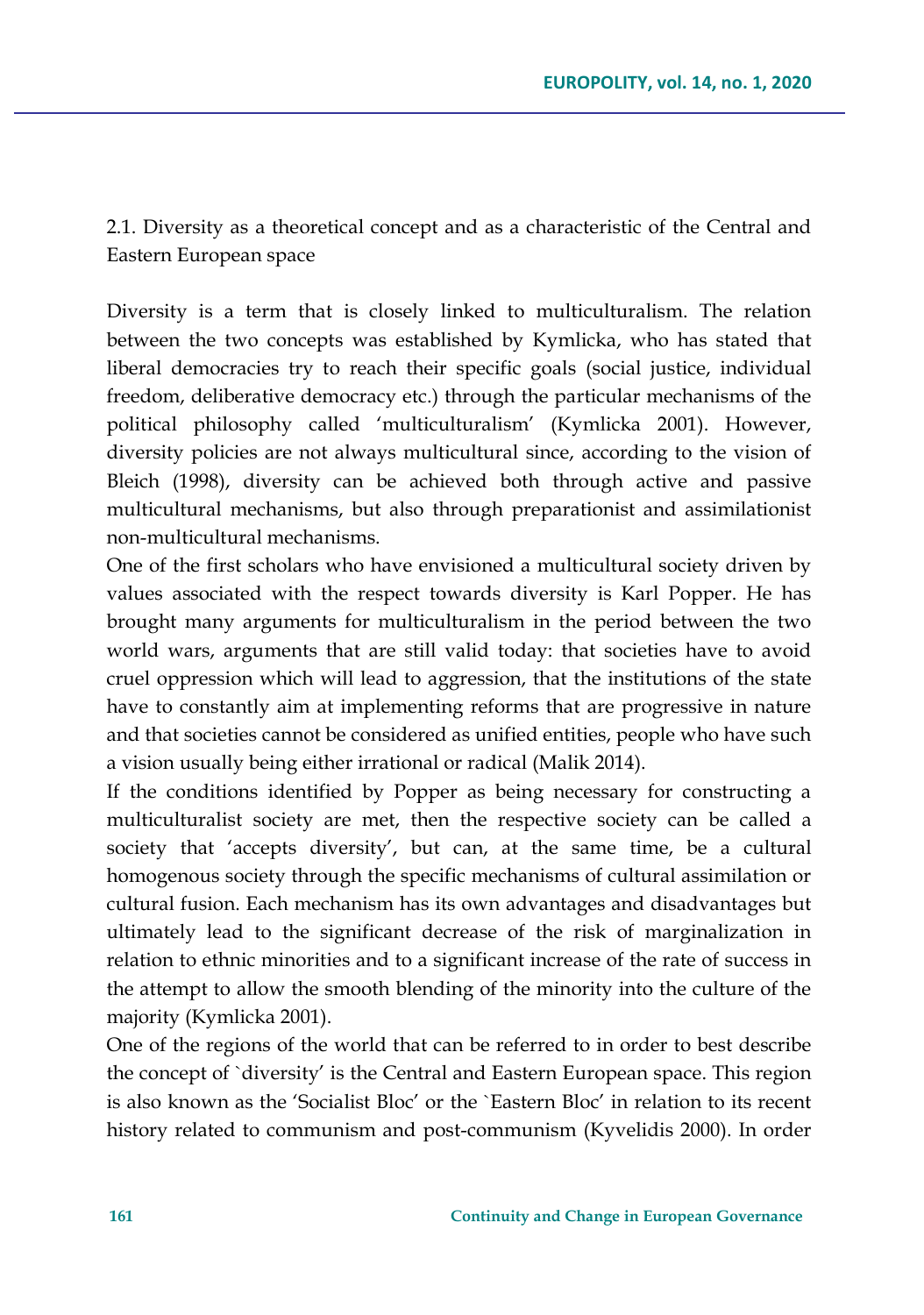to define the Central and Eastern European region, we will refer to the division accepted by OECD, an organization that recognizes the following states as being part of the CEE: Romania, Slovenia, Lithuania, Croatia, the Slovak Republic, Estonia, Hungary, Latvia, the Czech Republic, Poland, Croatia, Bulgaria and Albania (OECD 2001). Because of the geographical proximity and the similar historical conditions that have characterized their communist and postcommunist history, several other countries can also be included in the Central and Eastern Europe region and will also be referred to in this study:

• the former Yugoslavian countries (Bosnia & Herzegovina, Serbia, Montenegro, Kosovo);

- Ukraine:
- Moldova:
- Belarus;
- Macedonia.



*Source: Dobek-Ostrowska and Glowacki, Democracy and media in Central and Eastern Europe*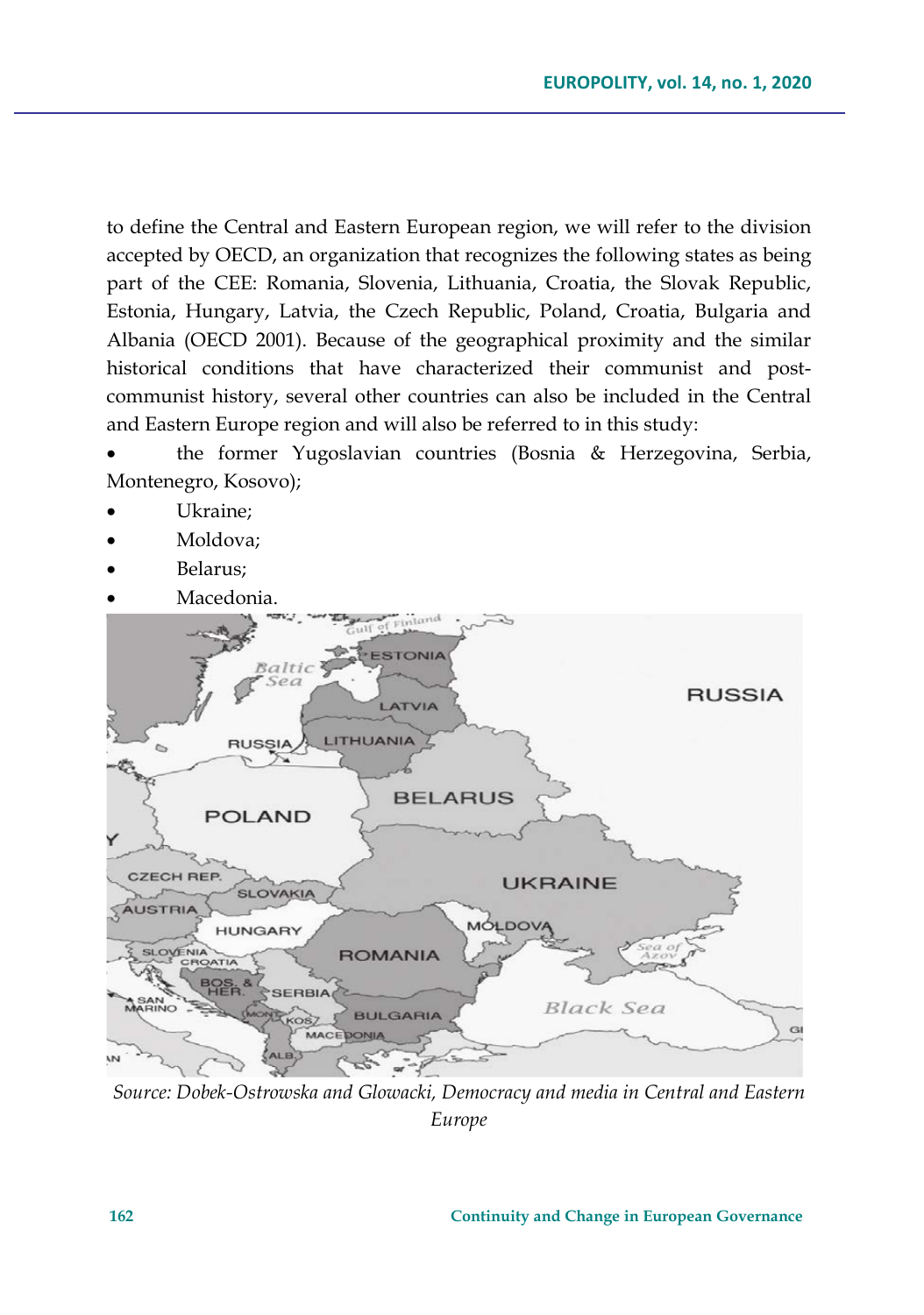These countries do not have in common only their history regarding the communist regime or the fact that all have passed through a post-communist era, but also the fact that all are characterized by a relatively diverse population from a cultural, ethnic, religious or linguistic perspective. From the linguistic perspective, for example, the region of Central and Eastern Europe is composed of countries where the Slavic languages are dominant (e.g. in Croatia, Serbia, Poland, Bulgaria), countries where the Baltic languages are dominant (e.g. in Lithuania, Latvia), countries where Finnish languages are mainly spoken (e.g. in Estonia and Hungary) or countries with a language derived from Latin (e.g. in Romania). Similarly, the Central and Eastern Europe region is a very diverse geographical space because of the variety of religions that are present in this geographical space: most Bulgarians are Christian Orthodox, Hungary is relatively equally divided between Protestants and Roman Catholics, Poland is mostly comprised of adherents to the Roman Catholic religion and Islam and Judaism are present in all the CEE countries (Constitutional Rights Foundation 2002).

The states that comprise the Central and Eastern European space are diverse not only from a linguistic perspective or from the perspective of religions practiced in these countries, but also from an ethnic perspective. In Romania, for example, approximately 10.5% of the population is represented by ethnic minorities.



**Figure 2.** The ethnic structure of Romania *Source: National Institute of Statistics, "The 2011 Population and Housing Census"*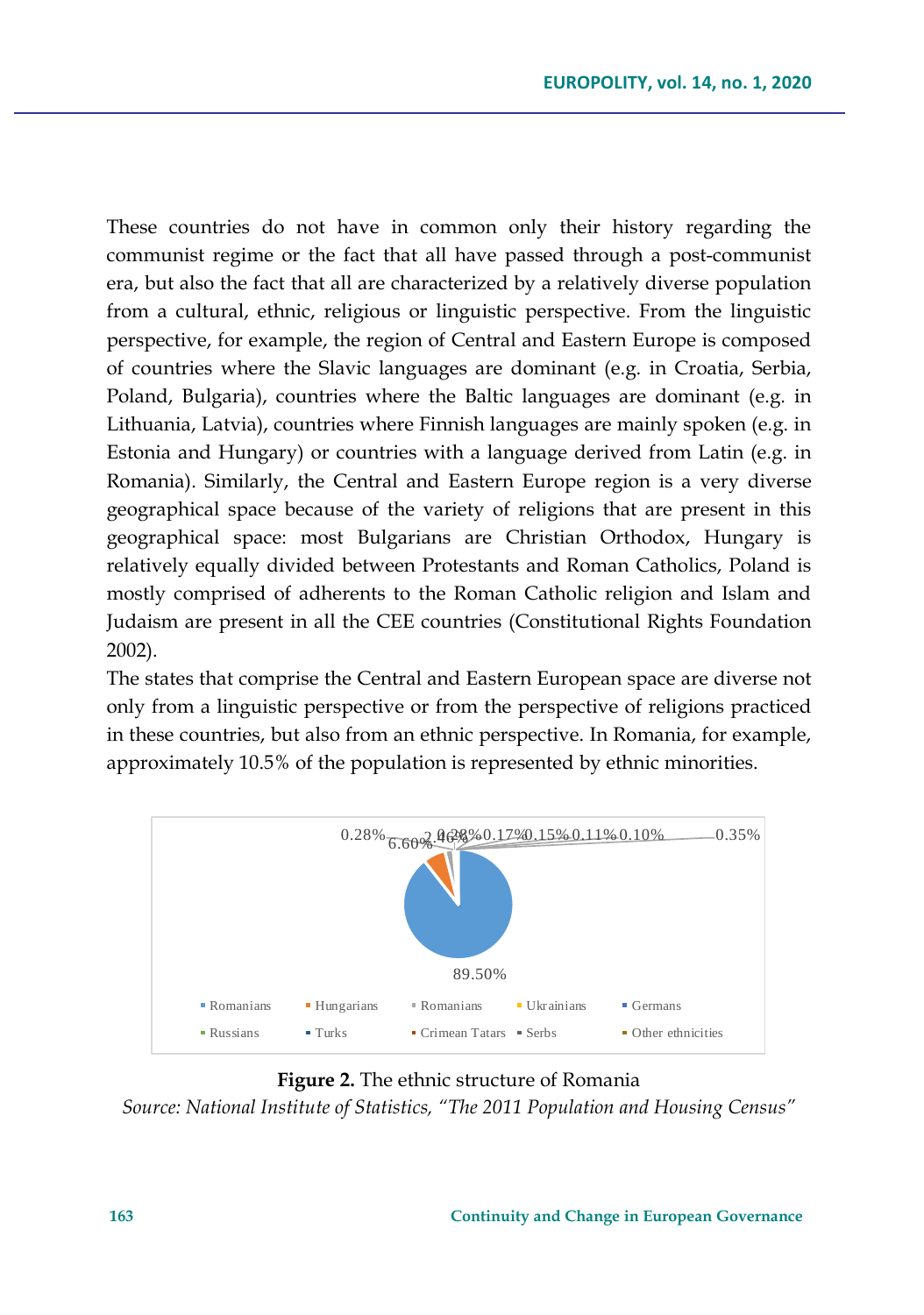Ethnic minorities are present in all the countries of the Central and Eastern Europe, a few examples that present the situation from an ethnic perspective in some of the largest countries in this region being the following:

• approximately 93% of Poland's population is represented by Polish ethnics, the rest of the population being represented by Armenian, Belarusian, Czech, German, Greek, Kashubian, Lithuanian or Macedonian ethnicities (Bobryk and Cezary 2015);

Ukrainians represent only 77.5% of the total population of Ukraine. The most important ethnic minorities are Russians (17.2%), Moldovans (0.8%), Belarusians (0.6%), Crimean Tatars (0.5%), Bulgarians (0.4%), Hungarians (0.3%) or Romanians (0.3%) (Lutz 2017);

• Hungary is a country comprised almost entirely of Hungarians, but ethnic minorities, representing approximately 2% of the population, can still be encountered (mostly Romani, Germans, Romanians and Slovaks) (Hungarian Central Statistical Office 2018).

Even in countries that have been tormented in the past decades by wars with an important nationalist component, such as Serbia, ethnic minorities still represent an important part of the general population.



**Figure 3.** The ethnic structure of Serbia *Source: Statistical Office of the Republic of Serbia, "Census 2011"*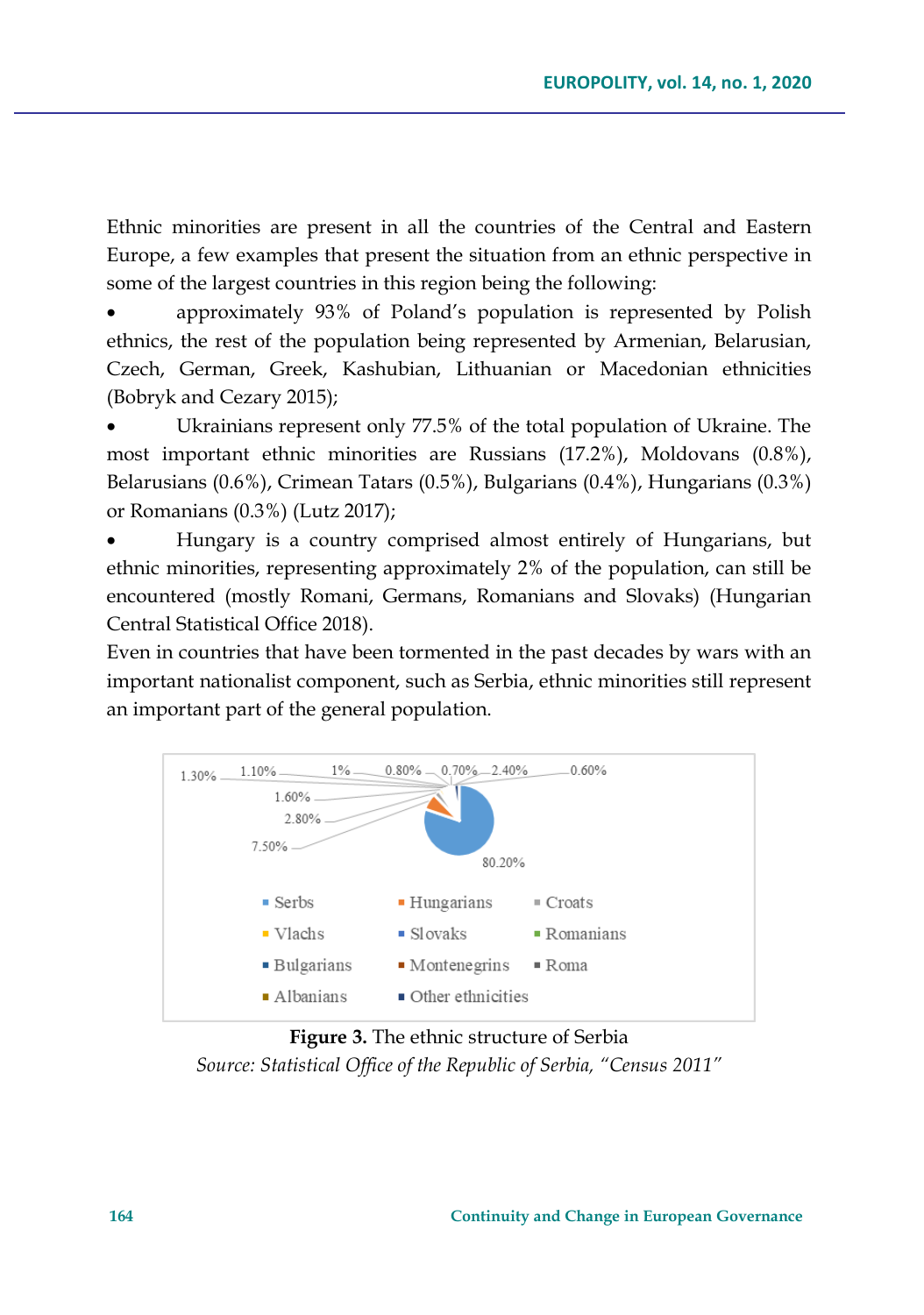Considering all these data, it can be concluded that Central and Eastern Europe is a diverse geographical space from an ethnic perspective, several minority groups being present in all countries of the CEE.

## 2.2. Challenges to diversity

The five challenges to diversity that will be analyzed in this section of the article are the following: racism, extremism, antisemitism, xenophobia and Islamophobia.

# **Racism**

This term comes from the Italian word 'rassa', that had a negative connotation in the Middle Ages (referring to a group of people who usually conjure and plot against other groups) and that has received a second meaning only several centuries later, a meaning related to the genealogy of royal families (Stanciulescu 2012). Today, the derived concept of 'racism' is encountered in the modern language under many forms, the most important ones being 'cultural racism' (where cultural traits like customs or rituals are considered to be superior for a group of people in relation to another group of people), 'internalized racism' (that manifests within people targeted by racism), 'institutional racism' (that acts as a system of complex practices and policies), 'interpersonal racism' (that is often spontaneous and appears in the social relations between individuals) and 'active racism' (that seeks to maintain an already racist view) (Bell et al., 2016).

## **Extremism**

The people who have extremist beliefs are the ones whose line of thinking is considered as being 'unacceptable' or 'unreasonable' by the majority (Cambridge Dictionary 2018). Extremists can be single issued, meaning that they pursue a single belief (examples of single-issue extremists are anti-gay groups or radical groups that oppose abortion), left-wing, meaning that they pursue the belief that capitalism must be replaced with social equality, politico-religious, meaning that they assign a political interpretation to a specific religious belief, or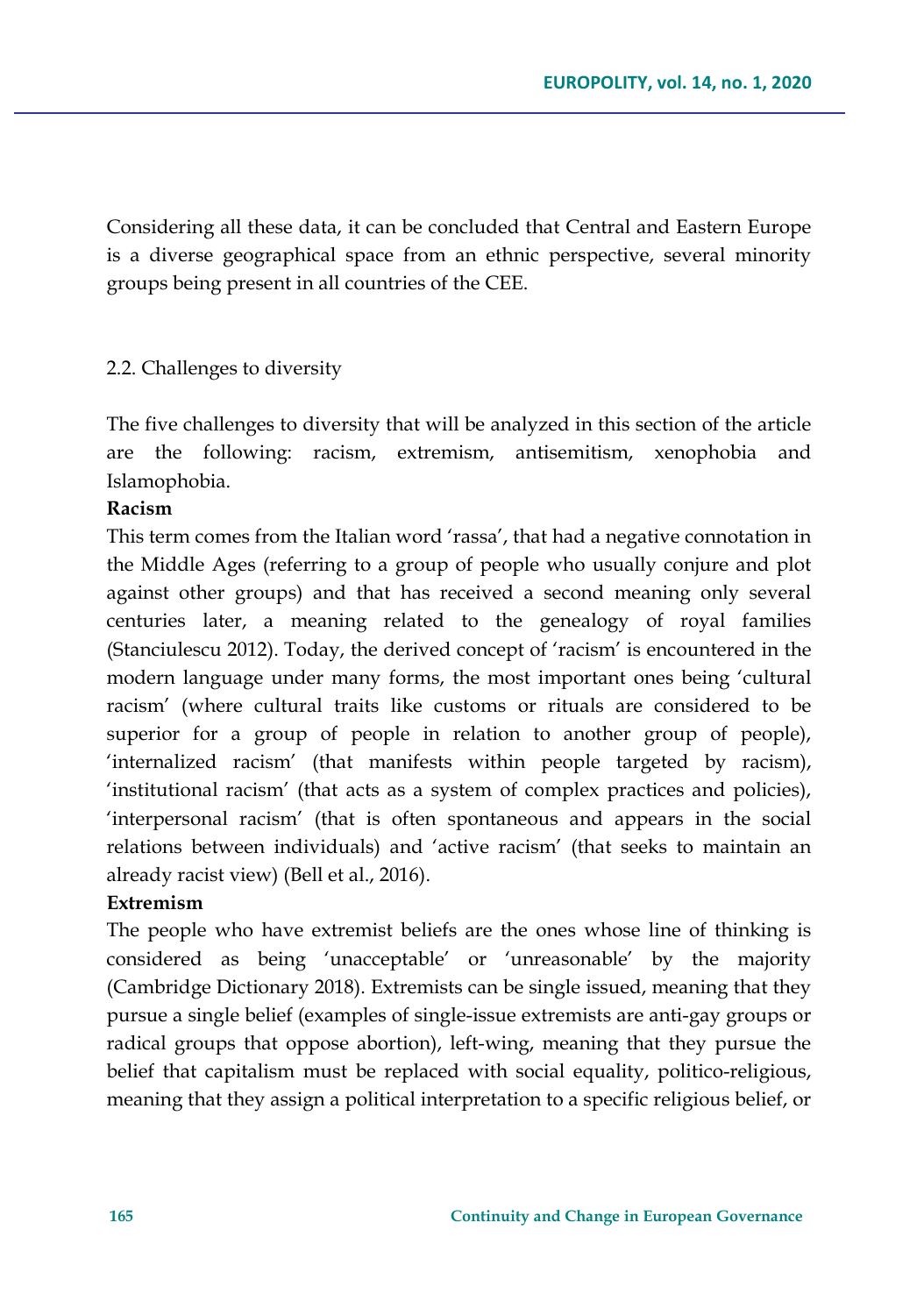right-wing, meaning that they believe in the values supported by ideologies like fascism or ultranationalism (Centre for the Prevention of Radicalization 2018).

## **Antisemitism**

In a broad sense, antisemitism can be defined as a hostile attitude against 'Jews as Jews' (Kushner, 1989), manifesting itself through stereotypes like 'Jews do not care about anyone but themselves', `Jews are always trying to take advantage of their status of victims during World War II' or 'The influence of Jews in my region or my country is higher than it should be' (Zick, Kupper and Hovermann 2011).

#### **Xenophobia**

Xenophobic manifestations are characterized by denigrations aimed towards people or groups of people, solely based on perceived differences (Hjerm, 1988). The severity of these manifestations is higher in periods of political and economic instability because of the imbalances that characterize these times. An example of instability is the one that arises when massive flows of migrants are registered, flows that indirectly make natives feel threatened by the newcomers (Esses et al. 2001) and xenophobic manifestations to emerge.

#### **Islamophobia**

This concept appeared at the end of the 20<sup>th</sup> century, much later than the other forms of diversity denial analyzed in this section of the article. It was first used by political activists and it refers to the manifestations like hostility or fear in relation to Muslims (Alshammari 2013). The complexity of this concept is given by its diverse forms of manifestation: discrimination (in provision of services or employment practices), violence (verbal abuse, physical assaults, properties' vandalization), exclusion (in the work market, in politics or in companies) and prejudice (in social contexts or in mass-media) (Runnymede Trust 1997).

# **3. CASE STUDY: CHALLENGES TO MULTICULTURALISM IN CENTRAL-EASTERN EUROPE**

In this section of the article, five different potential challenges to multiculturalism in the countries of CEE will be analyzed: racism, extremism,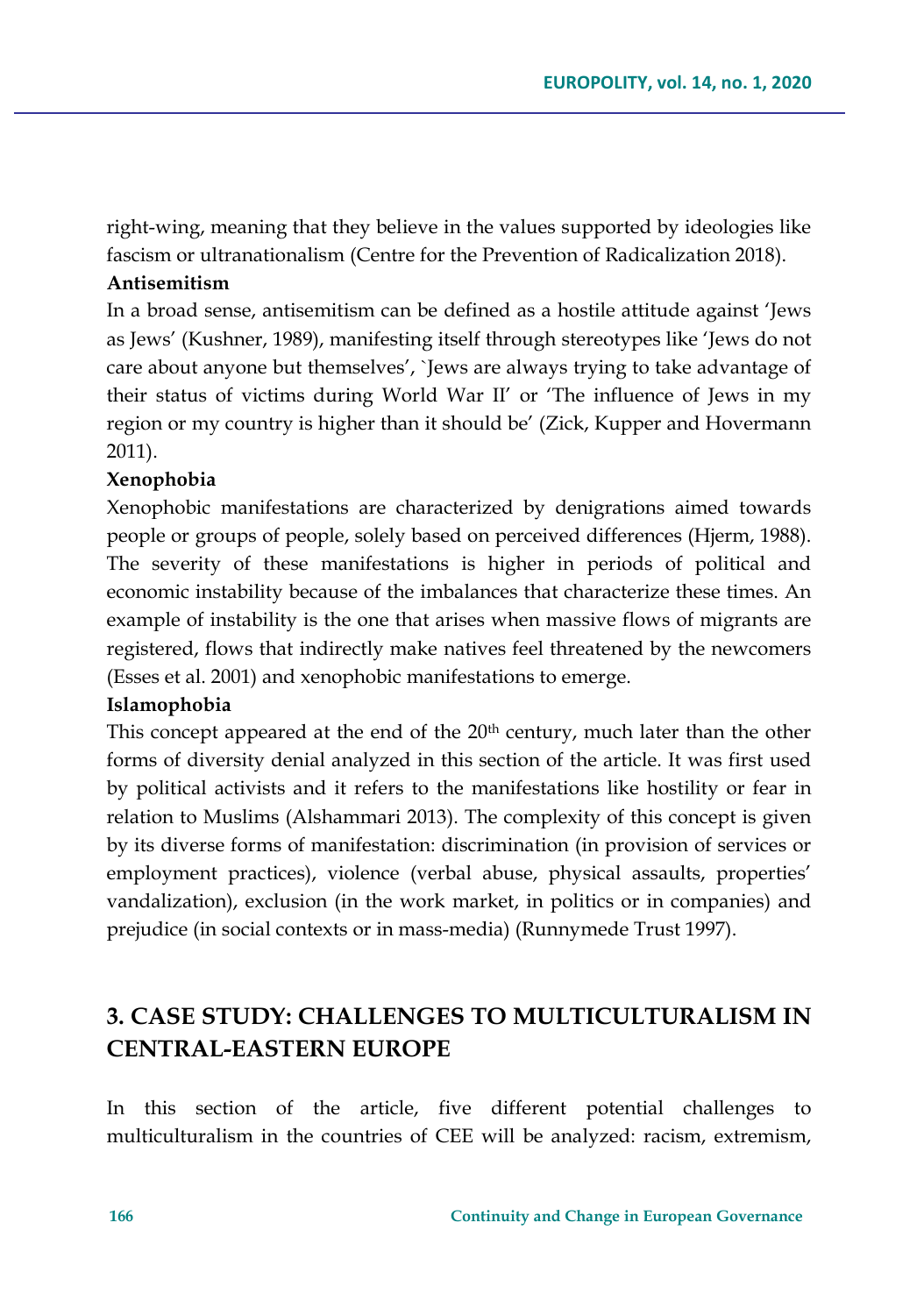antisemitism, xenophobia and Islamophobia. This will allow us to draw relevant conclusions regarding the current tendencies that deny diversity and to compare the situation in Central-Eastern Europe with the situation encountered in other countries in the world.

#### **Racism**

The phenomenon of racism in Central-Eastern Europe manifests itself mainly with the attitude towards one of the most important ethnic minorities that is present in all the CEE countries, the Gypsy population. Although people of Gypsy ethnicity are present throughout the Central and Eastern European geographical space, most of them live in the following countries (Council of Europe 2007):

- Romania (with an estimated Gypsy population of 1.8 million);
- Bulgaria (0.75 million);
- Hungary (0.7 million);
- Serbia (0.45 million);
- Slovak Republic (0.43 million);
- Macedonia (0.24 million).

People of this ethnicity are often associated by locals with attributes like 'uneducated', 'lazy', 'dirty' or 'thieves'. Also, several stereotypes are assigned to the gypsy population, the most frequent stereotypical manifestations being the ones associated with statements like `gypsies live in clans that engage in illegal activities', 'gypsies wear thick golden jewelry' or 'gypsies prefer to live in large palaces' (Szelmenczi 2013).

Despite these stereotypical manifestations, according to a study of World Value Survey regarding the racial intolerance level in all the countries in the world, the countries in Central-Eastern Europe are some of the most tolerant countries. For example, the study has shown that only 17.6% of Romanians would not want a person of another race as their neighbor, this percentage placing Romania in the same category with other states that have been shown by the World Value Survey's data as being racially tolerant: The United States, Brazil, Canada, Venezuela or China (Gye 2013).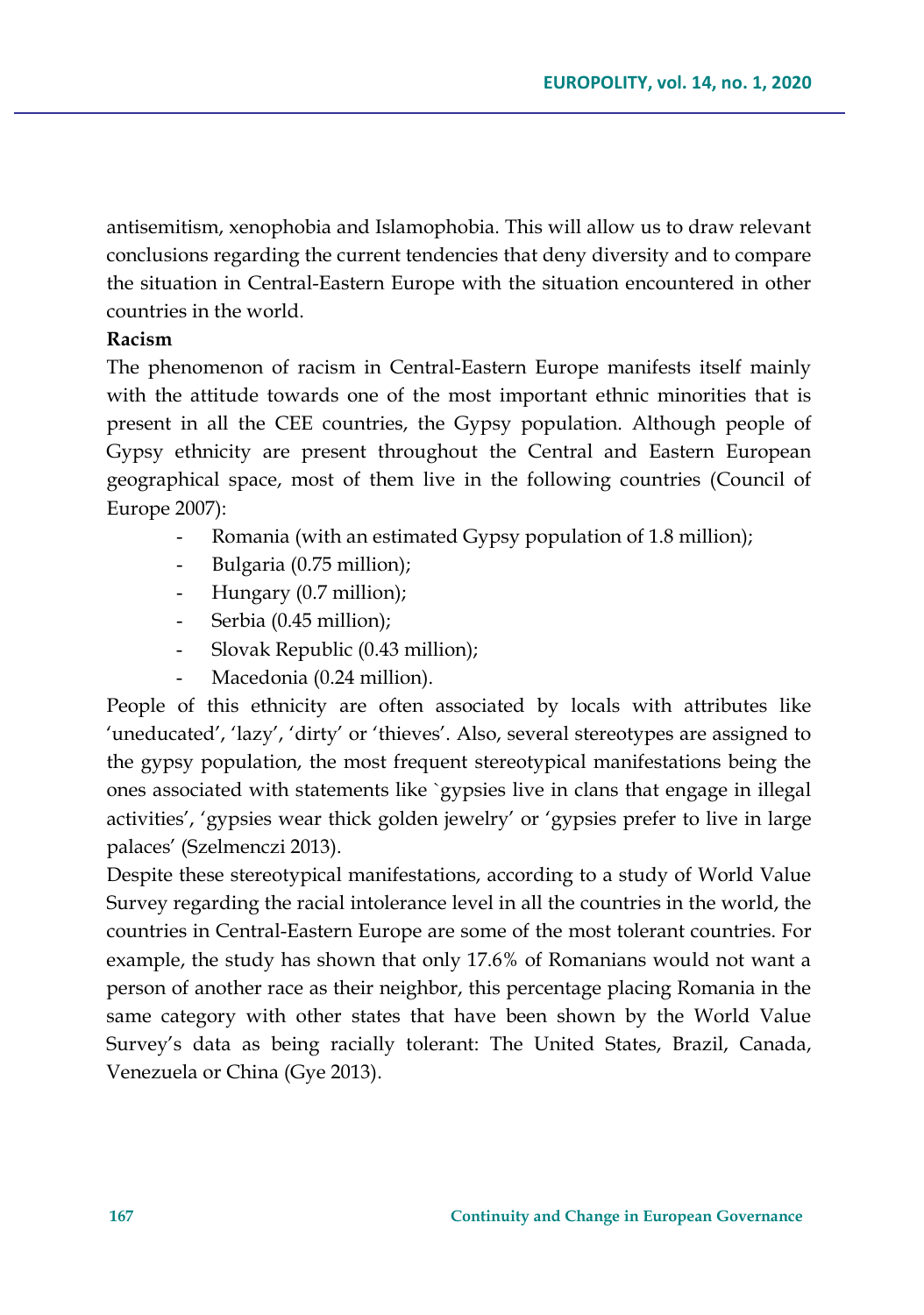



At the other end of the spectrum are placed societies that have been shown by World Value Survey to be highly intolerant in relation to people from another race, France, Egypt and India being three of these countries. According to this data, the phenomenon of racism in Central and Eastern Europe is less intense than in most of the states in the world, but more intense when compared to very tolerant countries like Canada or Brazil (Gye 2013). This means that tolerance is present in most countries that were part of the Communist bloc, but policy measures could be taken in order to improve the situation and bring the CEE countries closer to the most tolerant countries in the world in terms of racial manifestations.

## **Extremism**

The phenomenon of extremism in the Central-Eastern Europe has been rising in the past decade, Romania being a particular case within this phenomenon since it does not have a far-right party or leader holding the political power (either the executive or the legislative power). No extremist party is in Romania's Parliament, the most known far-right party in the recent history of Romania, PRM, being now almost disbanded after the death of their main political leader, Corneliu Vadim Tudor (Sandu 2017).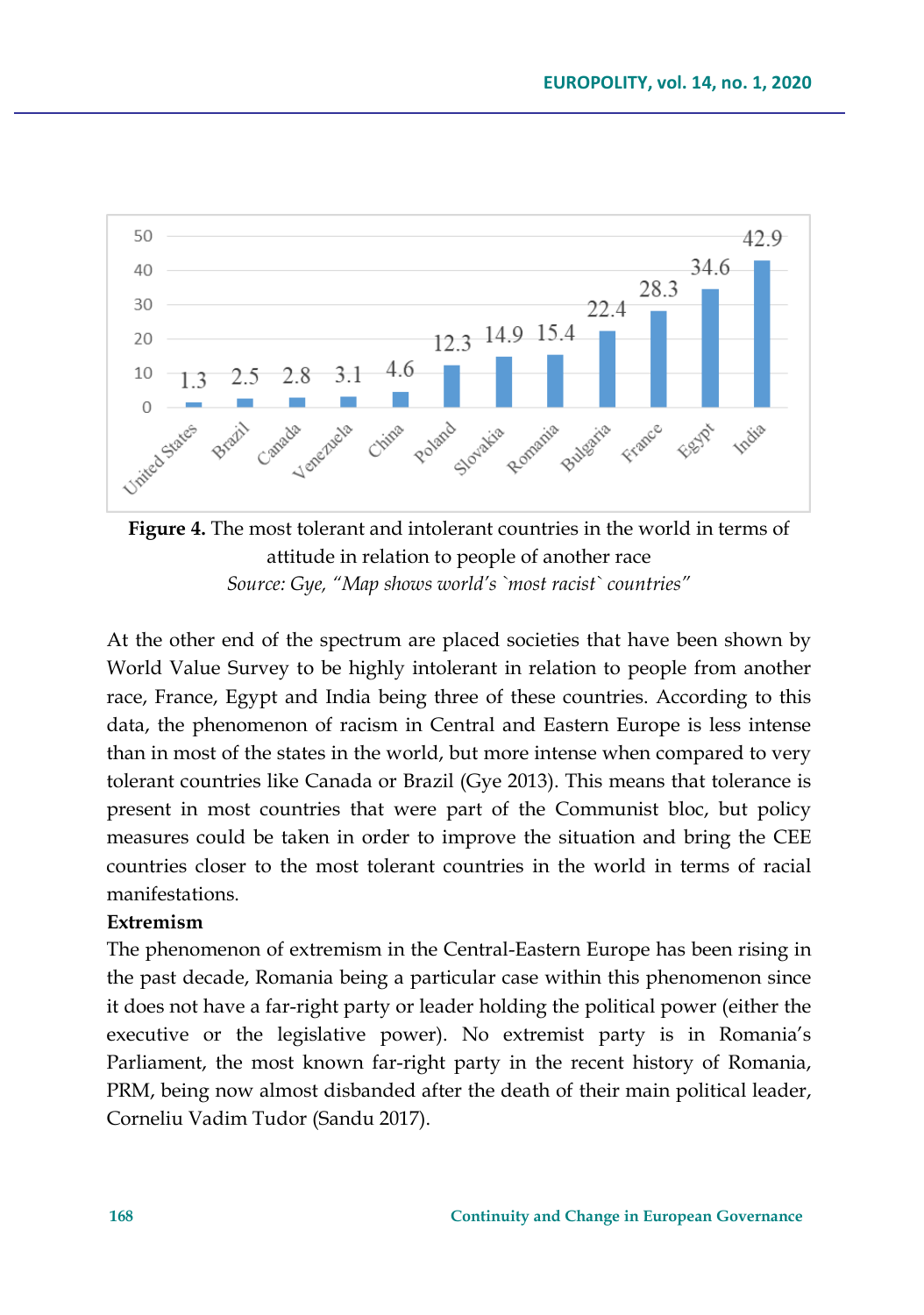If we consider terrorism one of the most important forms of manifestations of extremism, then we can say the CEE region is not comprised of extremist countries. On the contrary, the states of this region were identified by the Institute for Economics & Peace (2017) as some of the few countries of the world with a 'Global Terrorism Index' of less than 2, on a scale from 0 to 10.



**Figure 5.** The Global Terrorism Index of several Eastern and Central European states

*Source: Institute for Economics and Peace, "Global Terrorism Index"*

The Global Terrorism Index was determined by the Institute for Economics  $\&$ Peace by taking into consideration three relevant factors:

- the total number of terrorist attacks that took place in a given year;
- Tte financial measure of the property damages caused by terrorist attacks in a given year;
- the total number of injuries and fatalities caused by terrorist attacks in a given year.

The score of CEE countries on the terrorism scale is much lower compared with the countries in the world with the highest Global Terrorism Index.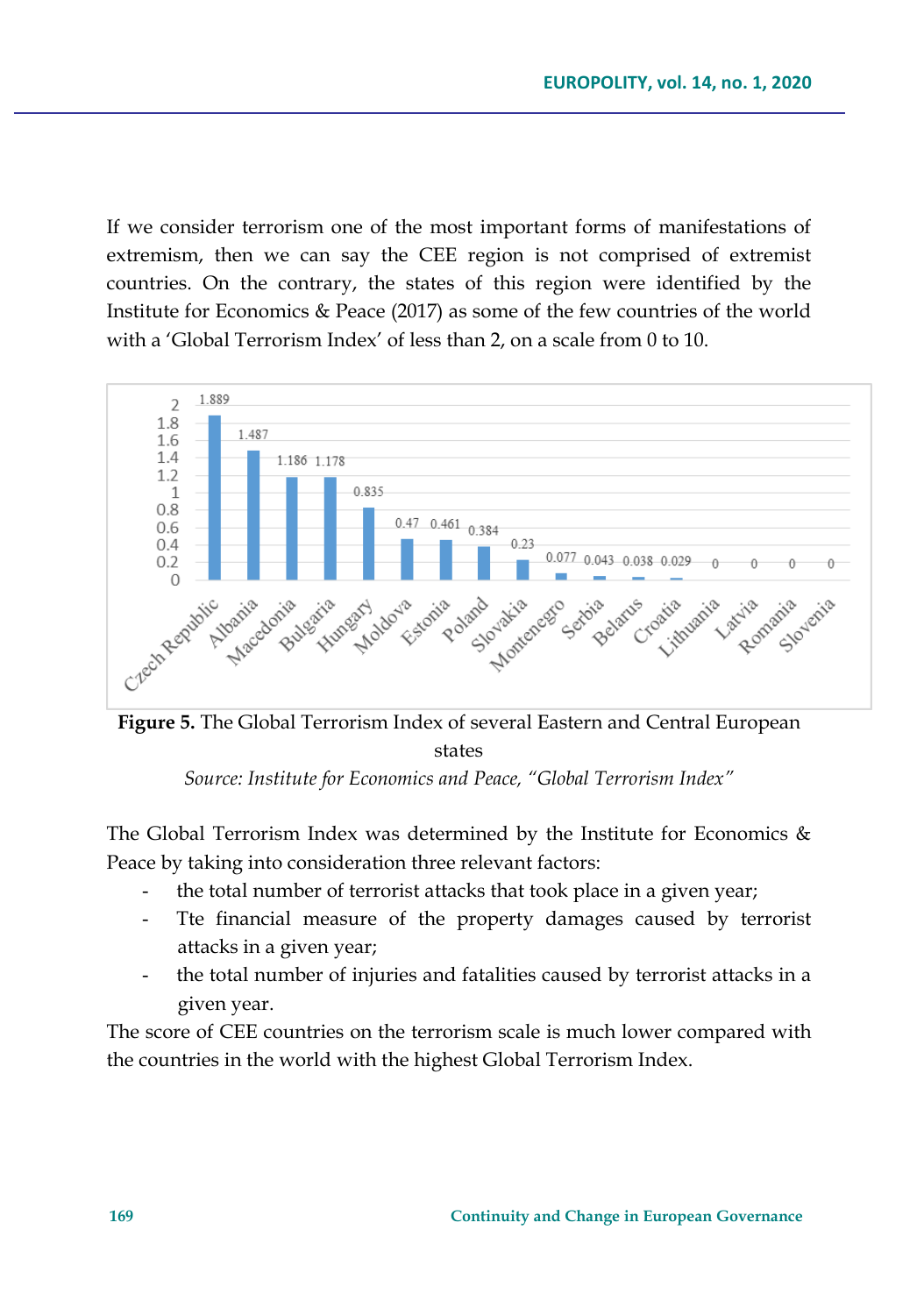

**Figure 6.** The highest Global Terrorism Indexes in the world *Source: Institute for Economics and Peace, "Global Terrorism Index"*

According to the data in Figure 6, the most affected countries by terrorist incidents provoked by extremists are Iraq, Afghanistan, Nigeria, Syria and Pakistan. Extremism is less present in countries from the Eastern and Central Europe region (e.g. the Czech Republic, Bulgaria or Hungary), but the terrorist incidents provoked by extremists are more frequent in these states than in Romania, Lithuania, Latvia and Slovenia, countries where no terrorist incident was recorded throughout the year. This shows that the CEE region as a whole is characterized by few extremist tendencies, but intensity of the extremism in the countries in this region is not equal, some states (e.g. Czech Republic or Albania) being more extremist than others (e.g. Romania or Lithuania).

## **Antisemitism**

If racist and extremist events are rare in the Central-Eastern European region, not the same thing can be said about anti-Semitic manifestations. According to a survey developed by ADL Global (2016), CEE states can be considered as being average regarding the intensity of antisemitism in relation to other states that can be considered less anti-Semitic (e.g. Argentina) and in relation to states that can be considered as being more anti-Semitic (e.g. Iran or Turkey). The study of ADL Global was based on telephone and face-to-face interviews that put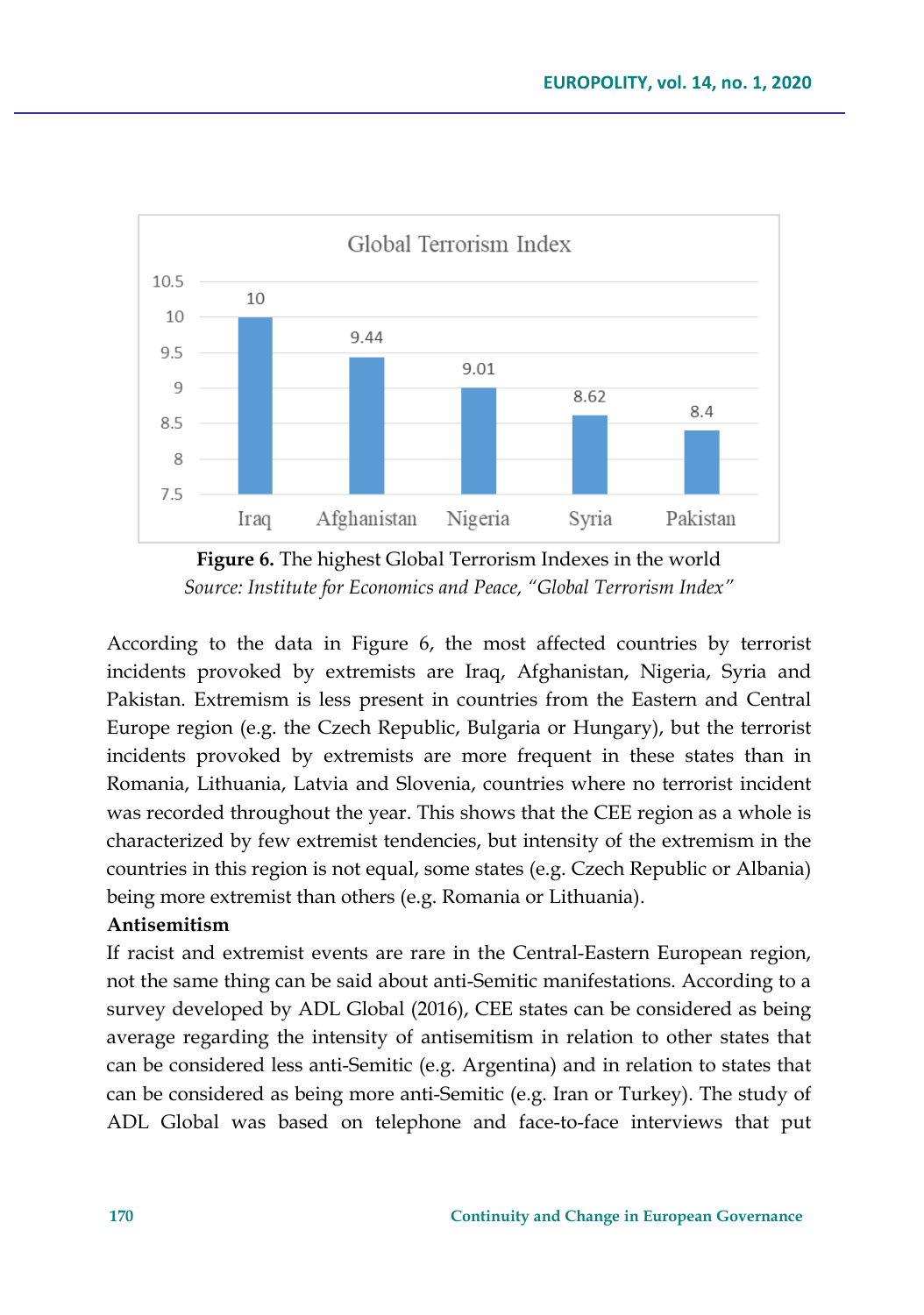respondents in the situation of assigning 'true' or 'false' statements to anti-Semitic stereotypes like 'Jews have a lot of power within the financial markets that operate on the international level', 'Most of the wars on the globe are the Jews' responsibility' or 'Jews believe they are better than others'.



**Figure 7.** The index score of several CEE states on the anti-Semitic scale compared with the index score of other countries *Source: ADL Global, "An Index of Anti-Semitism"*

Figure 7 shows that most CEE countries (e.g. Latvia, Poland or Hungary) are placed in the middle on the anti-Semitism scale. This figure also shows that Romania has a relatively high score in relation to other CEE countries, a score that is supported by events that have happened recently. One of the most known recent events involving anti-Semitic behaviors was the one that took place in 2019 in the city of Huși. Here, vandals damaged over seventy Jewish gravestones, an event that shocked the community of about 10,000 Jews currently living in Romania (McGrath 2019).

According to the study of ADL Global (2016), the stereotype that is most often encountered in the Romanian society is that Jews talk too much about the events surrounding the Holocaust. The results showing that almost two thirds of Romania's population agree with this statement indicate that this country can be considered as being anti-Semitic, at least when compared with other countries of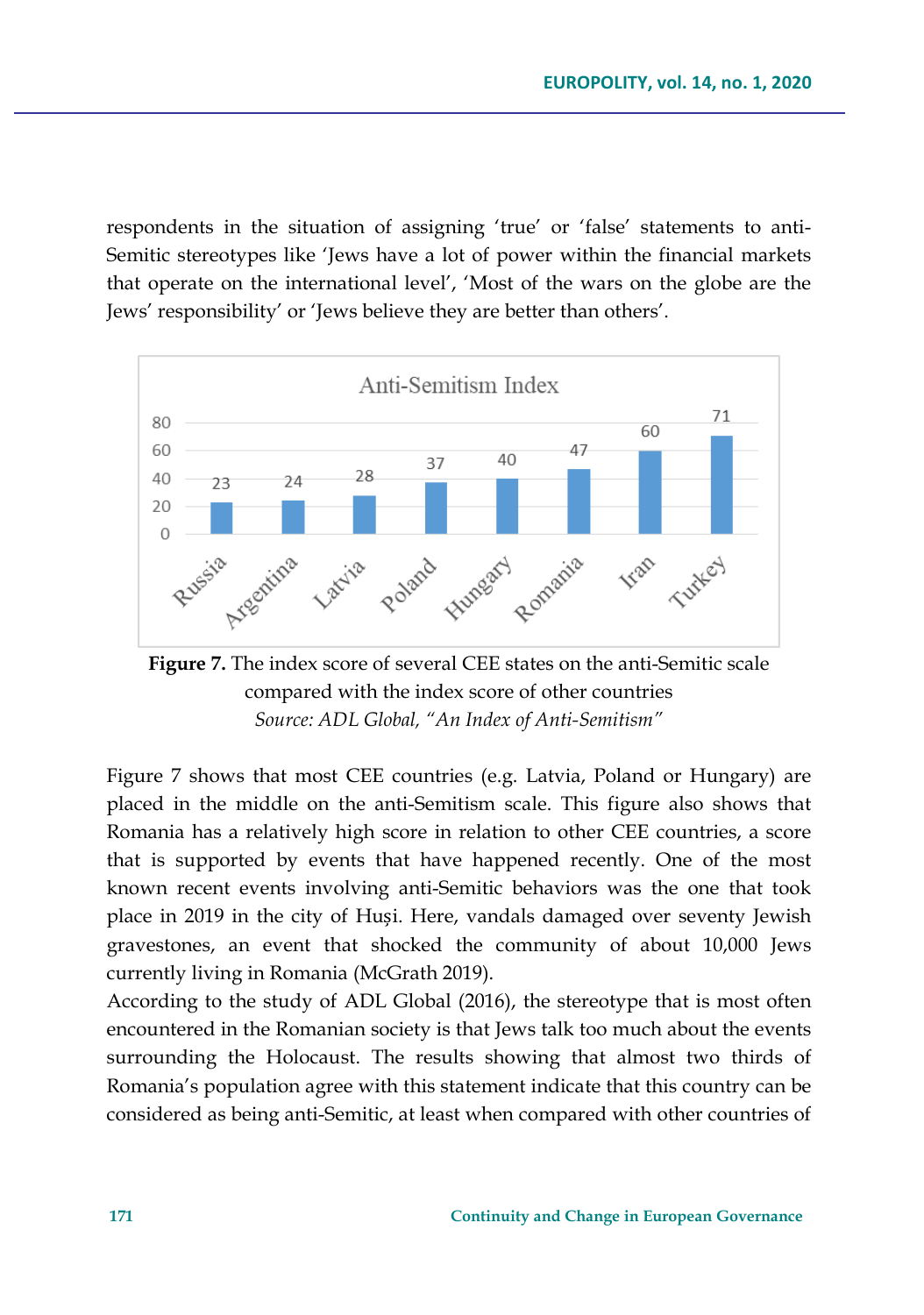the Eastern and Central Europe that have lower values of the anti-Semitism index (Hungary, Poland, or Latvia).

## **Xenophobia**

The fact that the challenges to diversity are, in general, less intense in the Central-Eastern Europe than in the majority of the EU's Member States is confirmed by the fact that the European barometer of 2015 shows that the major cities of CEE that have participated in the study have received a tolerance score higher than than the average level of tolerance registered at the EU level.



**Figure 8.** Levels of xenophobia in several Eastern and Central European cities *Source: European Data Journalism Network, "Xenophobia in European cities"* Legend:



According to the data presented in Figure 8, Romania is more tolerant not only than the European Union's average, but also more tolerant than other countries in the Eastern and Central Europe region. The three cities of Romania that have participated in the study, Bucharest, Cluj-Napoca and Piatra Neamț, are at least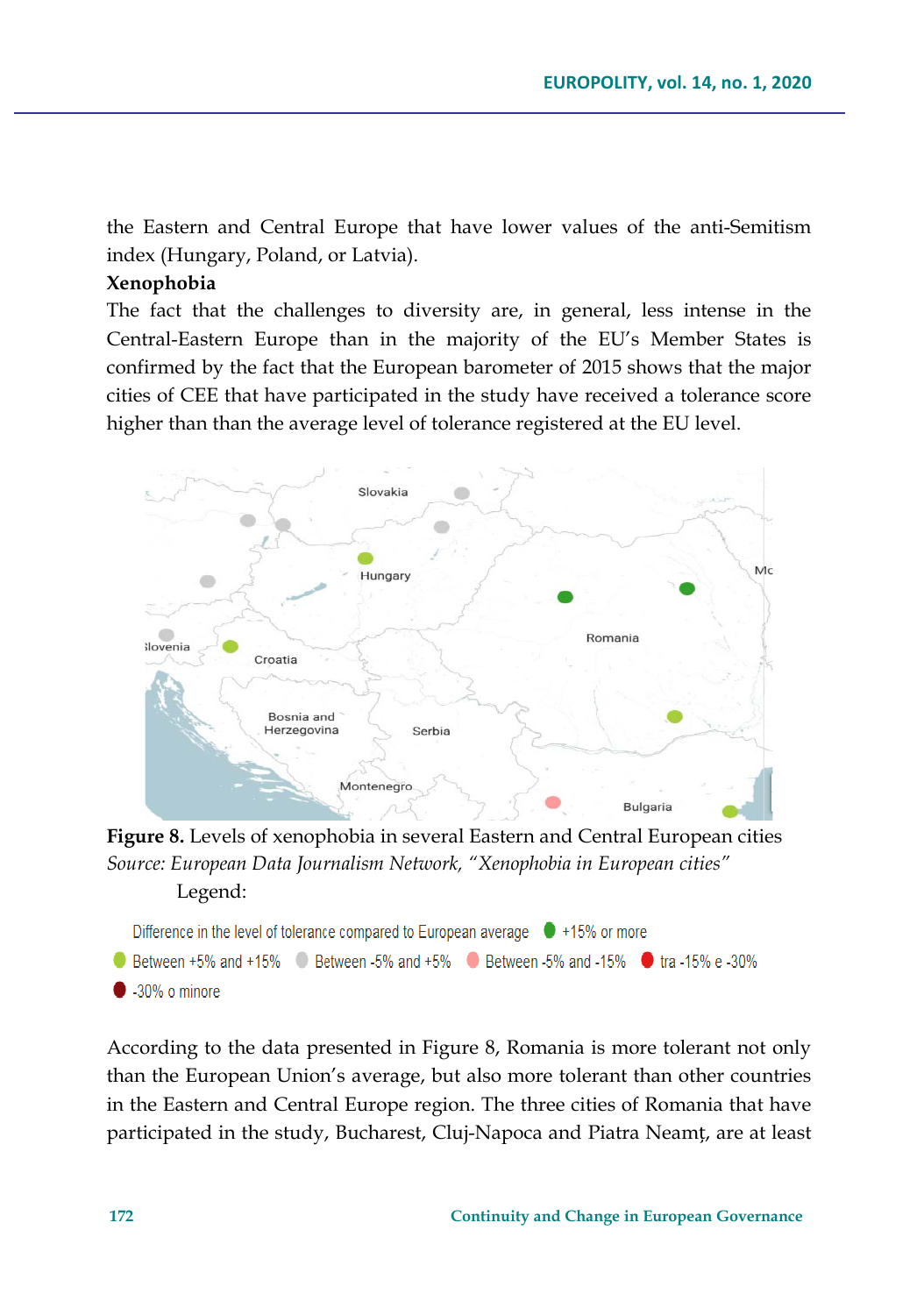5% more tolerant than the EU average, while cities from Bulgaria, Hungary, Slovenia or Slovakia are as tolerant as the average registered at the EU level or even less tolerant (as is the case of the Bulgarian capital Sofia, for example).

#### **Islamophobia**

The societies of the Central-Eastern European countries are more tolerant than most of the world's societies not only from the perspectives of manifestations like racism, extremism, antisemitism or xenophobia, but also from the perspective of Islamophobia. According to Bayrakly and Hafez (2018), the number of Islamophobic incidents is very high in countries like Germany and United Kingdom and much lower in CEE countries like Romania, Bosnia or Bulgaria. In these Central-Eastern European countries there were under 15 hate crimes against Muslims in 2017, while in western countries like Austria, the Netherlands, France or Spain there were over 100 hate crimes against Muslims in the same period. In Germany and the United Kingdom, the situation is even worse from the perspective of Islamophobia, since, in 2018, there were approximately 1000 reported hate crimes against Muslims in 2017.



**Figure 9.** The number of Islamophobic hate crimes in 2017 in several EU countries

*Source: Bayrakly and Hafez, "The State of Islamophobia", Ghenea, "Islamophobia in Romania"*

According to the data in Figure 9, the number of reported Islamophobic hate crimes is far lower in Romania than in several Western European countries that were affected in the past years by numerous terrorist attacks that can be linked with Muslim fundamentalists. However, the number of reported hate crimes is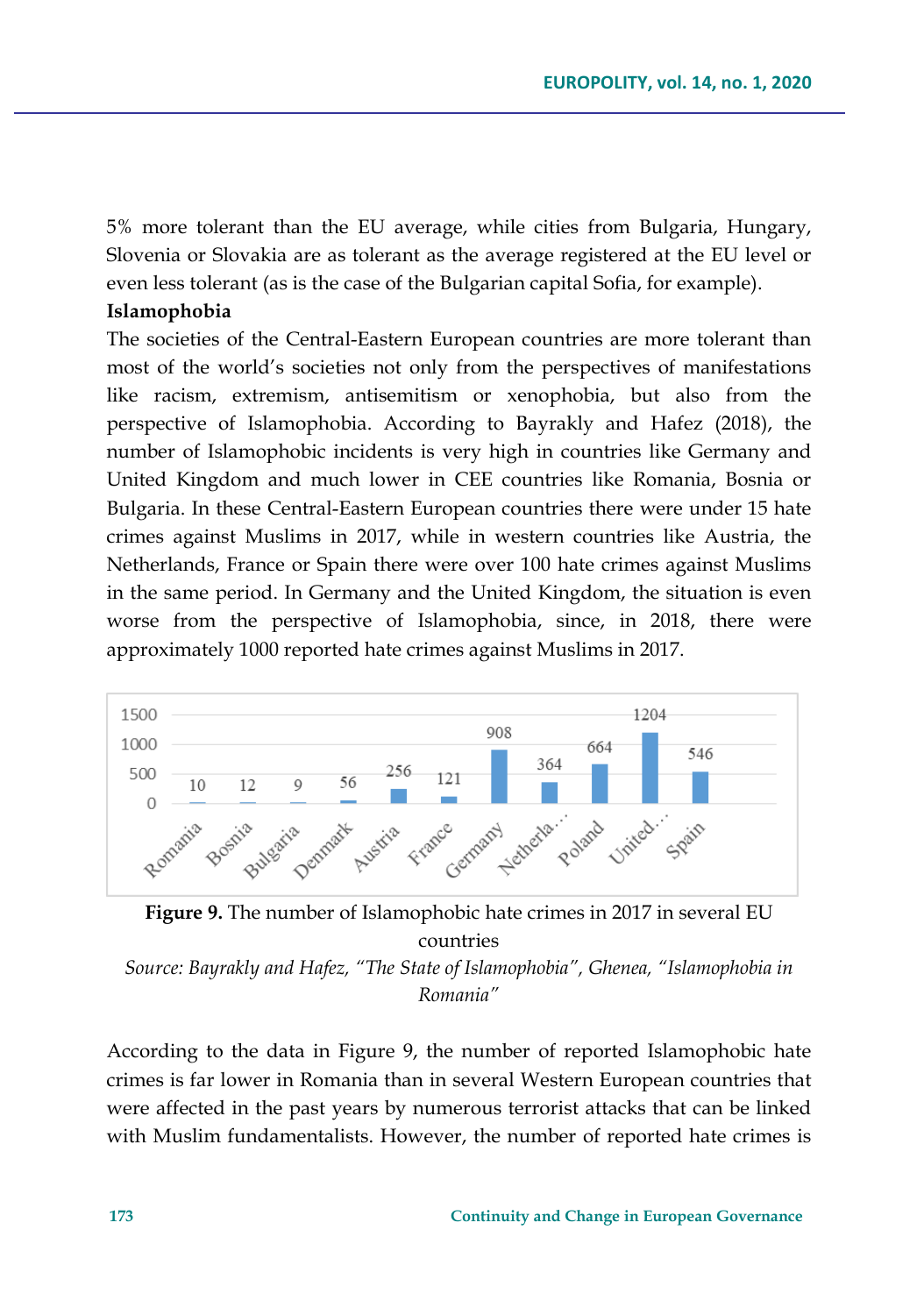much lower in Romania not only in comparison with countries like the United Kingdom or Germany, but also in comparison with countries that have not suffered many terrorist attacks (Austria, for example) or other countries in the Eastern and Central Europe block (Poland, for example). This data confirms once again that Romania and most of the other CEE countries have far fewer challenges to multiculturalism than Western societies. A view that confirms the low intensity of Islamophobia tendencies in Romania is the one given by one of the most eminent Muslim preachers in Romania. According to this erudite, Islamophobia is not present in Romania, Muslims and Romanians live alongside in peace in many cities and adherents to Islam did not encounter barriers in practicing their religion in the Communist era, before 1990, and do not encounter barriers today (Islamic World 2014).

# **4. CONCLUSIONS**

The comparative analysis has shown that Central-Eastern European states are more tolerant countries than most of the states of the world and that many of the challenges to multiculturalism are far less present in the CEE states than in countries where racism, xenophobia, Islamophobia or extremism represent a social problem that needs to be addressed through coordinated public policies. The only form of diversity denial that is truly present in the CEE societies is antisemitism in Romania and Islamophobia in Poland. According to the results, Romanians are more antisemitic not only in comparison with the average antisemitic tendencies at the global level, but also in comparison with the antisemitic tendencies registered in other countries in the Eastern and Central European region. Also, the case of Poland showed that the number of hate crimes against Muslims is much higher than all the CEE countries and even in comparison with states that are comprised of a large Muslim community (e.g. Spain or France).

Despite these exceptions, the Central-Eastern Europe space remains one of the regions in the world that embraces most the diversity values. This conclusion shows that policies based on multiculturalist premises have the potential of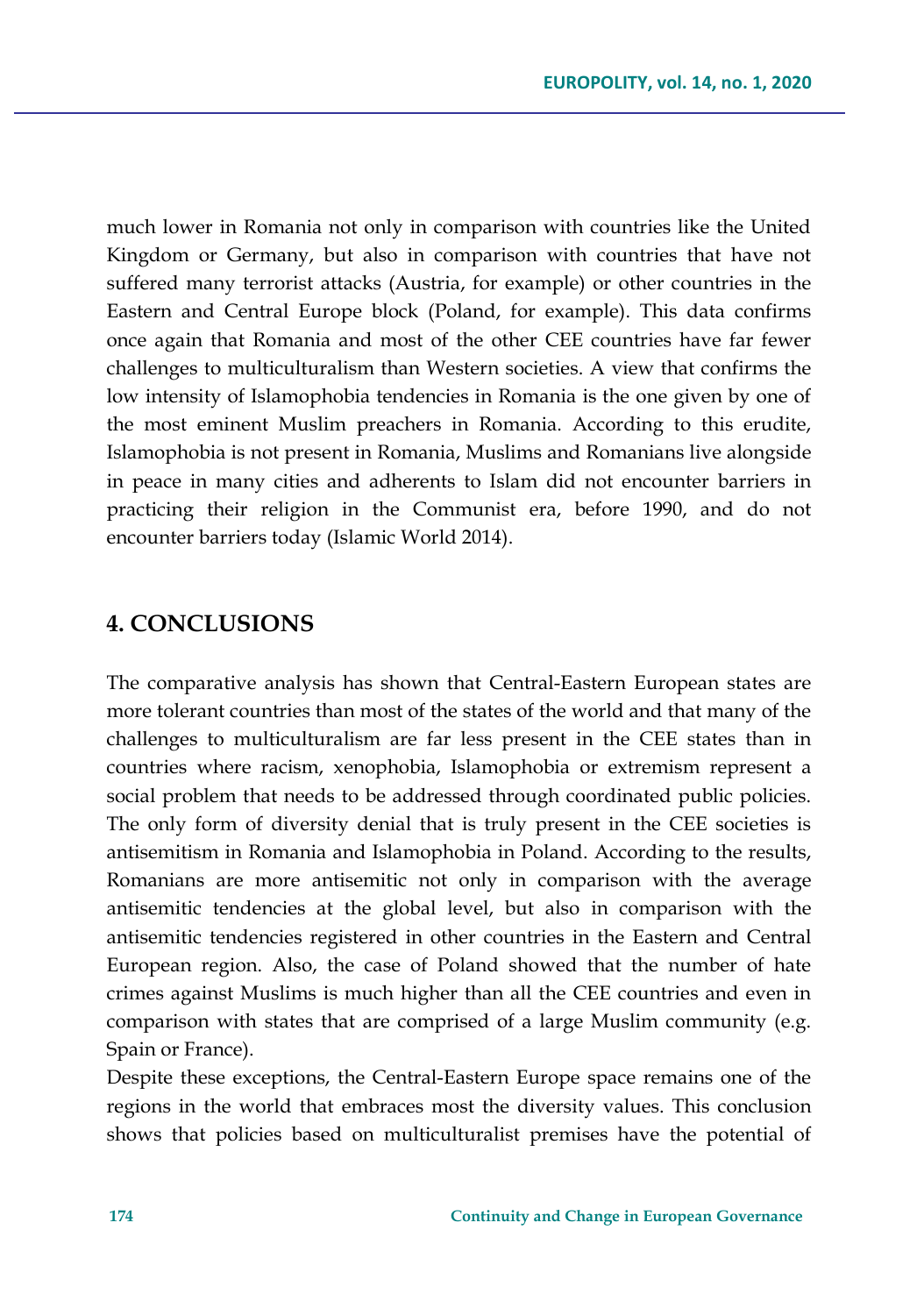being implemented successfully in all the CEE societies. However, public institutions and private organizations have to constantly monitor any potential future manifestations that may deny diversity and to take any corrective actions necessary if a rise of Islamophobia, xenophobia, racism or extremism is identified in the Central-Eastern European states.

# **REFERENCES**

- ADL Global. 2016. *"An Index of Anti-Semitism."* Accessed October 23, 2019. https://global100.adl.org/public/ADL-Global-100-Executive-Summary2015.pdf.
- Alshammari, Dalal. 2013. "Islamophobia.". *International Journal of Humanities and Social Science* 3 (15).
- Bayrakly, Enes and Farid Hafez. 2018. "European Islamophobia Report 2017." *SETA Foundation for Political, Economic and Social Research*. Accessed October 22, 2919. http://www. islamophobiaeurope.com/wpcontent/uploads/2018/04/Romania.pdf.
- Bell, Lee, Michael Funk, Joshi Khyati and Mark Valvidia. 2016. "Racism and White Privilege.", In *Teaching for diversity and social justice*, edited by Maurianne Adams, Lee Ann Bell, Dianne Goodman and Kay Joshi. New York: Routlege.
- Bleich, Erik. 1998. "From International Ideas to Domestic Policies: Educational Multiculturalism in England and France." *Comparative Politics* 31 (1): 81-100.
- Bobryk, Adam, and Kalita Cezary. 2015. "Policy and the national minorities in Poland. Social and philosophical aspect. "*Austrian Journal of Humanities and Social Sciences* 11-12.
- Cambridge Dictionary. 2018. *"Meaning of 'extreme' in the English Dictionary."* Accessed August 8 2019. https://dictionary.cambridge.org/dictionary/english/extreme.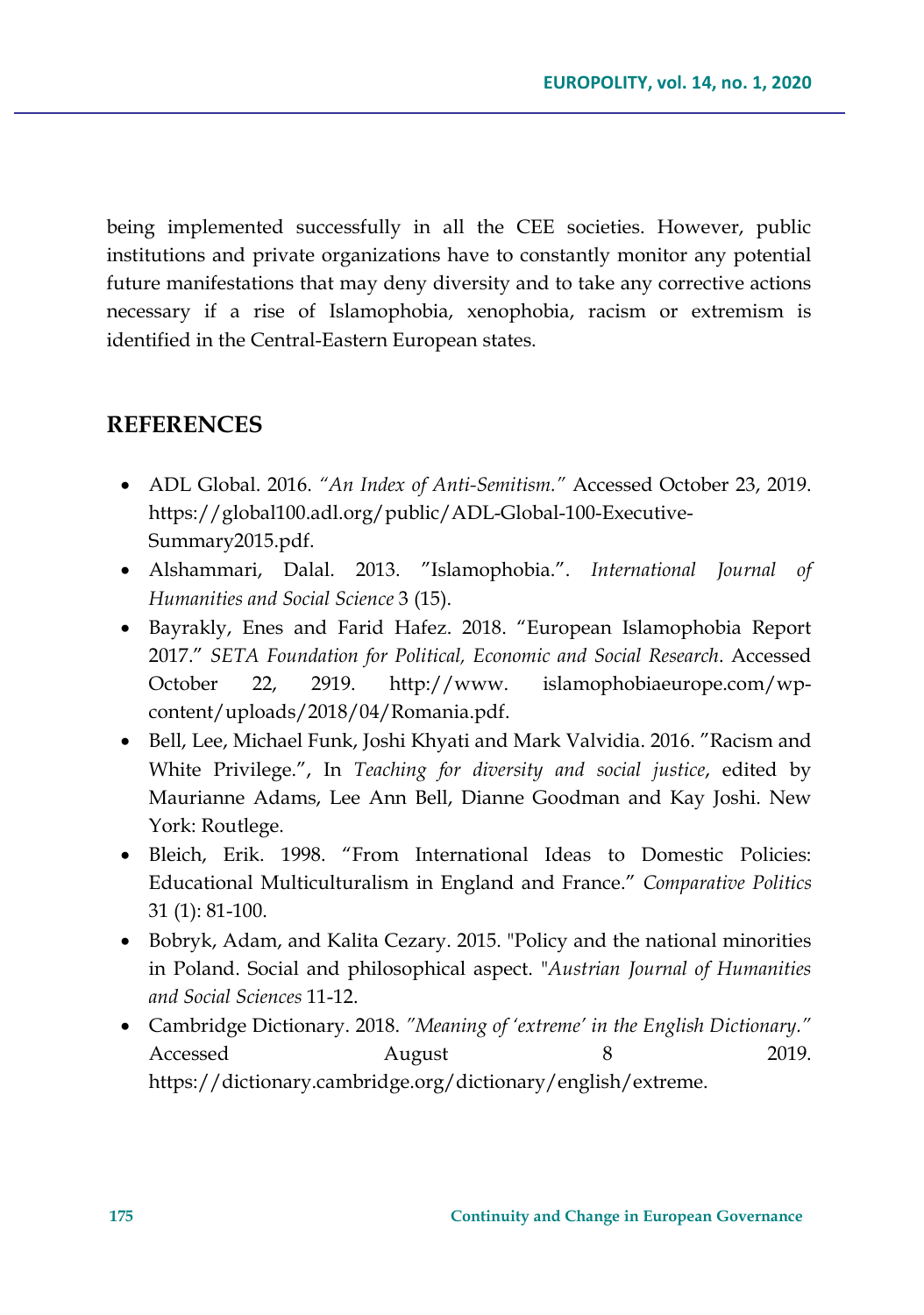- Centre for the Prevention of Radicalization. 2018. *"Types of Radicalization."* Accessed August 8 2018. https://info-radical.org/en/radicalization/typesof-radicalization/.
- Constitutional Rights Foundation. 2002. *"Ethnic Minorities in Eastern Europe Today."* Winter. accessed November 10 2019. https://www.crf-usa.org/billof-rights-in-action/bria-19-1-c-ethnic-minorities-in-eastern-europe-today.
- Council of Europe. 2007. *"Roma and Travellers."* Accessed November 10 2019. https://web.archive.org/web/20070622234752/http://www.coe.int/T/D G3/RomaTravellers/documentation/strategies/statistiques\_en.asp.
- Dobek-Ostrowska, Boguslava and Michal Glowacki. 2015. *Democracy and media in Central and Eastern Europe*. Bern: Peter Lang.
- Esses, Victoria, John Dovidio, Lynne Jackson and Tamara Armstrong. 2001. "The immigration dilemma: The role of perceived group competition, ethnic prejudice and national identity." *Journal of Social Issues* 57: 389-412.
- European Data Journalism Network. 2017. *"Xenophobia in European cities."* November 21. Accessed August 18 2018. https://www.europeandatajournalism.eu/News/Data-news/Xenophobiain-European-cities.
- Ghenea, Bogdan. 2018. "Islamophobia in Romania." In *European Islamophobia Report 2017*, *SETA Foundation for Political, Economic and Social Research*, edited by Bayrakly, Enes and Farid Hafez. Accessed October 22, 2019. http://www.islamophobiaeurope.com/wp-content/uploads/2018/ 04/Romania.pdf.
- Gye, Hugo. 2013. "Map shows world's `most racist` countries." *Daily Mail*, May 16. Accessed October 21, 2019. https://www.dailymail.co.uk/news/article-2325502/Map-shows-worldsracist-countries-answers-surprise-you.html.
- Hjerm, Mikael. 1998. "National identities, national pride and xenophobia. A comparison of four Western countries." *Acta Sociologica* 41 (4): 335-347.
- Hungarian Central Statistical Office. 2018. *"Microcensus 2016. Demographic Data."* Budapest. Accessed November 10, 2019.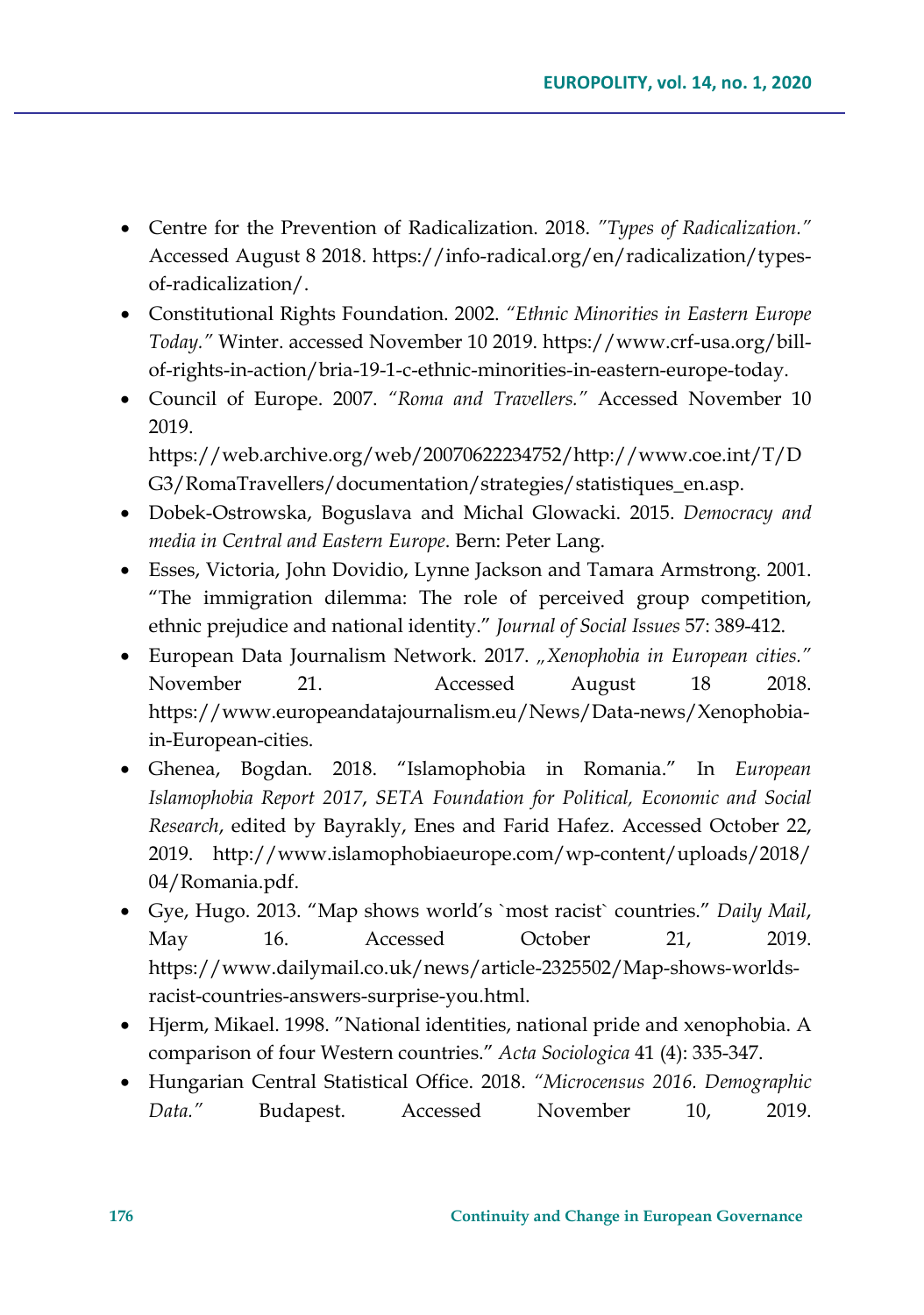https://www.ksh.hu/docs/eng/xftp/idoszaki/microcensus2016/microce nsus\_ 2016\_3.pdf.

- Institute for Economics and Peace. 2017. "Global Terrorism Index." *National Consortium for the Study of Terrorism and Responses to Terrorism*. Maryland, United States. Accessed October 22, 2019. http://visionofhumanity.org/app/uploads/2017/11/Global-Terrorism-Index-2017.pdf.
- Islamic World. 2014. "No Islamophobia in Romania." *Islamic World Peace Forum*. June 8. Accessed October 23. 2019. http://en.iwpeace.com/news/13581.
- Komurcu, Osman. 2019. *"Multiculturalism in the EU and the Islamophobia Case."* PhD diss. National University of Political Studies and Public Administration.
- Kushner, Tony. 1989. *"The Persistence of Prejudice: Antisemitism in British Society during the Second World War."* Manchester: Manchester University Press.
- Kymlicka, Will. 2001. *Politics in the Vernacular: Nationalism, Multiculturalism, and Citizenship*. Oxford: Oxford Scholarship.
- Kyvelidis, Ioannis. 2000. "State isomorphism in the post-socialist transition." *European Integration online Papers (EIoP)* 4 (2).
- Lutz, Carol. 2017. "Considering Ukraine's Ethnic Minorities and Their Influence on Russian Foreign Policy." *Orbis* 61 (3): 369-380.
- Malik, Jozsef. 2014. "Thinking about Karl Popper and Open Society." *Journal of Legal Theory* 15 (4): 58-63.
- McGrath, Stephen. 2019. "Anti-Semitism threatens Romania's fragile Jewish community." *BBC News*, 15 April. Accessed October 20. https://www.bbc.com/news/world-europe-47865369.
- National Institute of Statistics. 2011. *"The 2011 Population and Housing Census.*" Accessed November 9. http://www.recensamantromania.ro/en/.
- OECD. 2001. *"Glossary of Statistical Terms. Central and Eastern European Countries."* Accessed November 9. https://stats.oecd.org/glossary/detail.asp?ID=303.